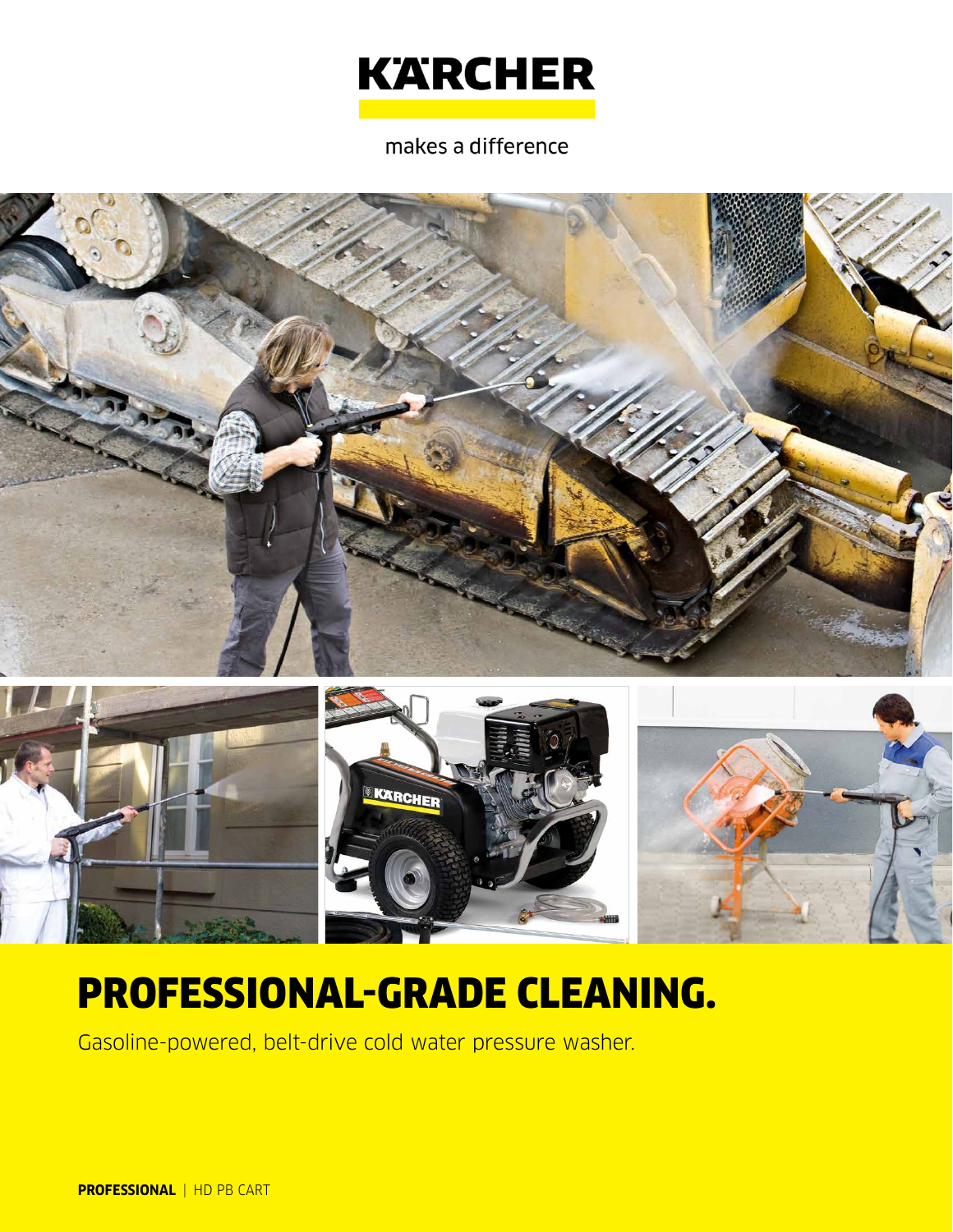### HD PB CART



### **Reliable and professional.**

Our cold-water series provides a broad selection of rugged beltdrive units, all with reliable Honda GX engines, which deliver cleaning volume of up to 3.7 GPM. Each model comes with a rugged steel chassis, cast iron belt pulley system, flat-free tires, and industrial-grade Kärcher crankcase pump.





#### **1 Powerful and durable**

- Rugged chassis base painted with an epoxy powder coat finish for all-weather protection.
- Notched V-belts and cast-iron pulleys reduce belt slippage and provide longer pump life.
- Reliable Honda GX engine with two-year warranty; low-oil alert, silenttone muffler (9 and 13 HP models also have valve for easy pull- start).
- 50' durable wire-braid hose rated for 3000 or 4000 PSI; with hose guard for burst protection.
- Inlet strainer protects pump from debris in the water source.

#### **2 Smart features**

- Easy-to-attach downstream detergent injector with brass soap nozzle.
- Stainless steel wand with quick-couple connectors for easy attachment of high-pressure nozzles.
- Insulated, high-pressure trigger gun for hours of fatigue-free cleaning.
- Industrial-grade tri-plunger oil- bath Kärcher pump with forged brass head and ceramic pistons.

#### **3 Outstanding mobility**

- 10" tubed pneumatic tires for easy maneuvering on all terrains and to absorb vibration.
- Rubber feet to absorb vibration and keep the unit from "walking".
- Convenient front and back 11/4" chrome-plated handles to assist in lifting and moving the pressure washer.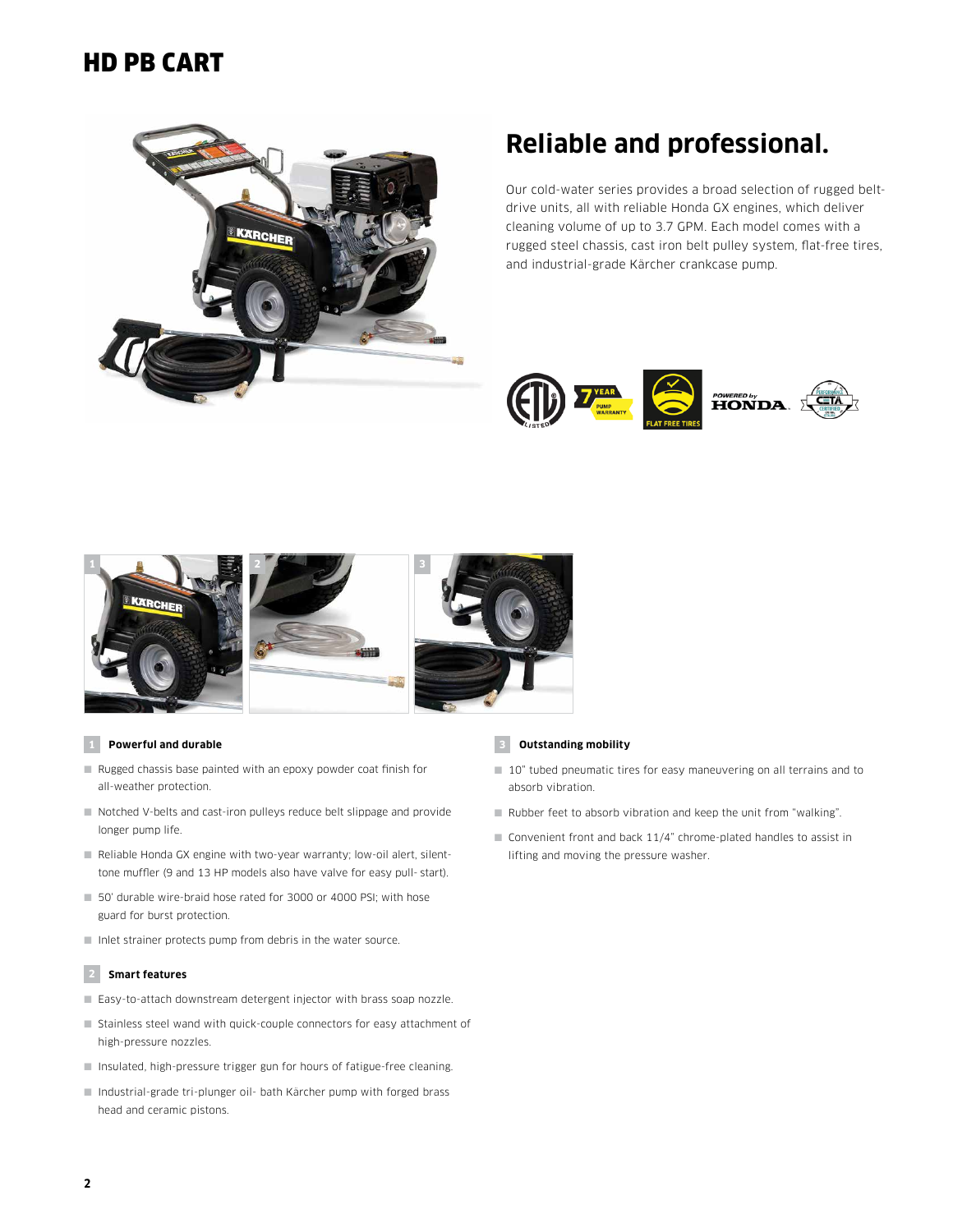## TECHNICAL DATA AND EQUIPMENT

| TECHNICAL DATA |             |            |      |              |     |             |      |            |                   |                                              |
|----------------|-------------|------------|------|--------------|-----|-------------|------|------------|-------------------|----------------------------------------------|
| Model          | Part No.    | <b>GPM</b> | PSI  | <b>Drive</b> | cc  | Engine      | Fuel | Pump       | Ship Weight (lbs) | <b>Ship Dimensions</b><br>(L x W x H) Inches |
| HD 3.0/30 PB   | 1.575-152.0 | 3.0        | 3000 | Belt         | 270 | Honda GX270 | Gas  | Kärcher KB | 225               | 45 x 26 x 24                                 |
| HD 3.7/35 PB   | 1.575-154.0 | 3.7        | 3500 | Belt         | 389 | Honda GX390 | Gas  | Kärcher KM | 250               | 45 x 26 x 24                                 |
| HD 3.0/40 PB   | 1.575-155.0 | 3.0        | 4000 | Belt         | 389 | Honda GX390 | Gas  | Kärcher KM | 250               | 45 x 26 x 24                                 |